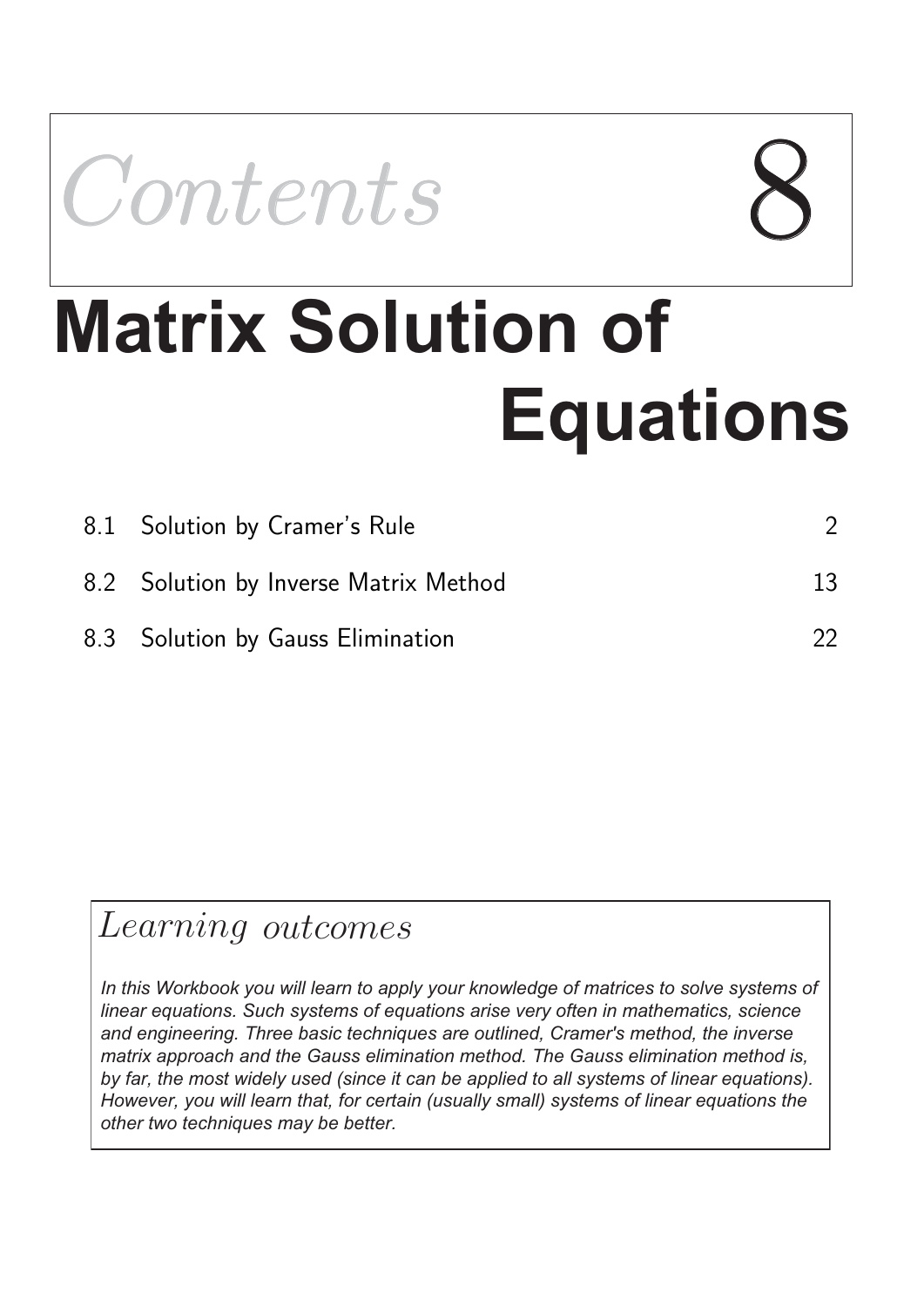# **Solution by Cramer's Rule**





The need to solve systems of linear equations arises frequently in engineering. The analysis of electric circuits and the control of systems are two examples. Cramer's rule for solving such systems involves the calculation of determinants and their ratio. For systems containing only a few equations it is a useful method of solution.

| Prerequisites<br>Before starting this Section you should        | • be able to evaluate $2 \times 2$ and $3 \times 3$<br>determinants                               |
|-----------------------------------------------------------------|---------------------------------------------------------------------------------------------------|
|                                                                 | • state and apply Cramer's rule to find the<br>solution of two simultaneous linear equations      |
| <b>Learning Outcomes</b><br>On completion you should be able to | • state and apply Cramer's rule to find the<br>solution of three simultaneous linear<br>equations |
|                                                                 | • recognise cases where the solution is not<br>unique or a solution does not exist                |

 $\overline{\phantom{0}}$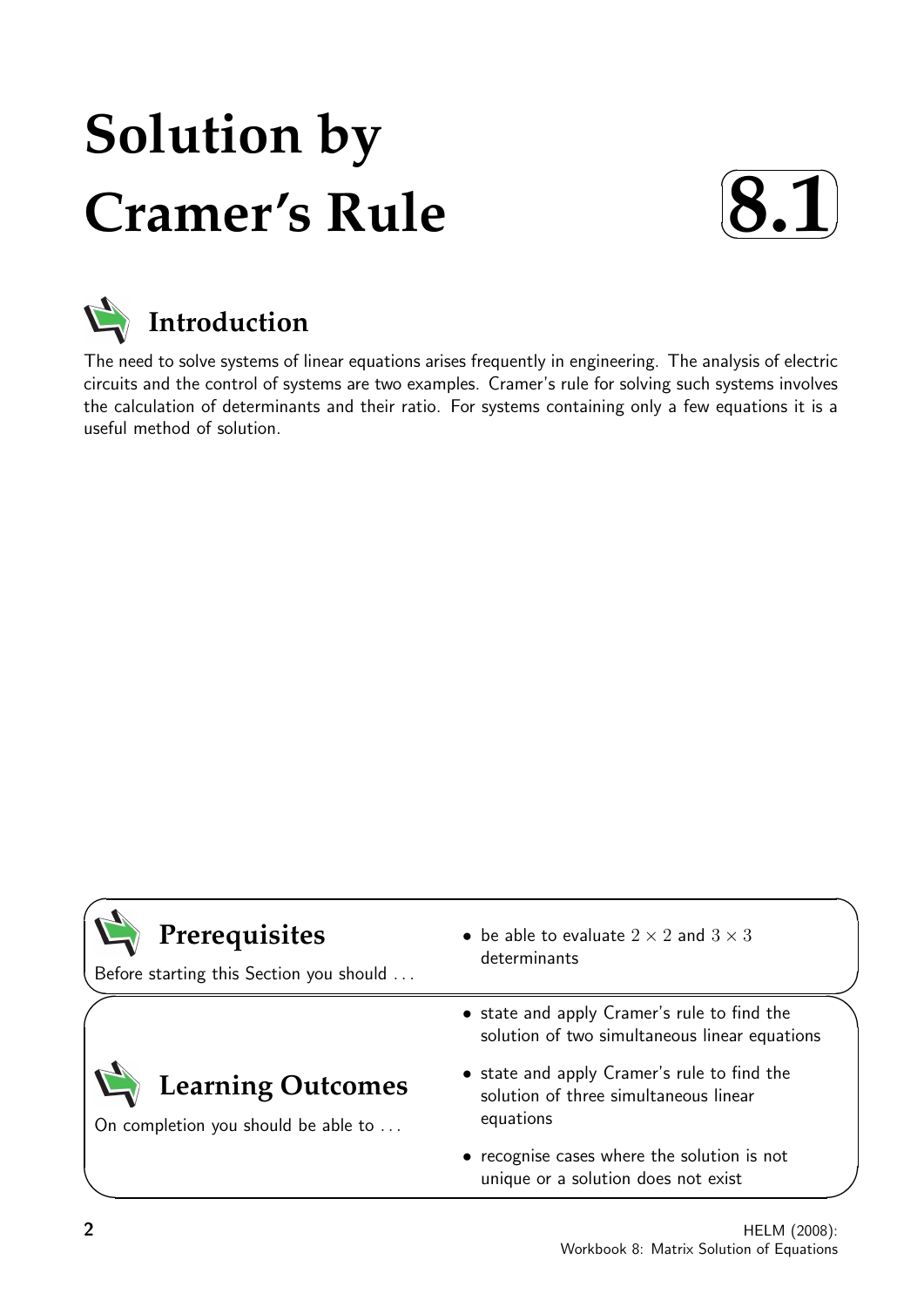

## **1. Solving two equations in two unknowns**

If we have one linear equation

$$
ax=b
$$

in which the unknown is x and a and b are constants then there are just three possibilities:

- $\bullet\ \ a\neq 0$  then  $x=\frac{b}{\cdot}$ a  $a = a^{-1}b$ . In this case the equation  $ax = b$  has a unique solution for  $x$ .
- $a = 0$ ,  $b = 0$  then the equation  $ax = b$  becomes  $0 = 0$  and any value of x will do. In this case the equation  $ax = b$  has infinitely many solutions.
- $a = 0$  and  $b \neq 0$  then  $ax = b$  becomes  $0 = b$  which is a contradiction. In this case the equation  $ax = b$  has **no solution** for x.

What happens if we have more than one equation and more than one unknown? We shall find that the solutions to such systems can be characterised in a manner similar to that occurring for a single equation; that is, a system may have a unique solution, an infinity of solutions or no solution at all. In this Section we examine a method, known as Cramer's rule and employing determinants, for solving systems of linear equations.

Consider the equations

$$
ax + by = e \tag{1}
$$

$$
cx + dy = f \tag{2}
$$

where  $a, b, c, d, e, f$  are given numbers. The variables x and y are unknowns we wish to find. The pairs of values of x and y which **simultaneously** satisfy both equations are called solutions. Simple algebra will eliminate the variable y between these equations. We multiply equation (1) by d, equation (2) by  $b$  and subtract:

first, 
$$
(1) \times d
$$
  $adx + bdy = ed$   
then,  $(2) \times b$   $bcx + bdy = bf$ 

(we multiplied in this way to make the coefficients of  $y$  equal.) Now subtract to obtain

 $(ad - bc)x = ed - bf$  (3)



Starting with equations (1) and (2) above, eliminate  $x$ .

#### Your solution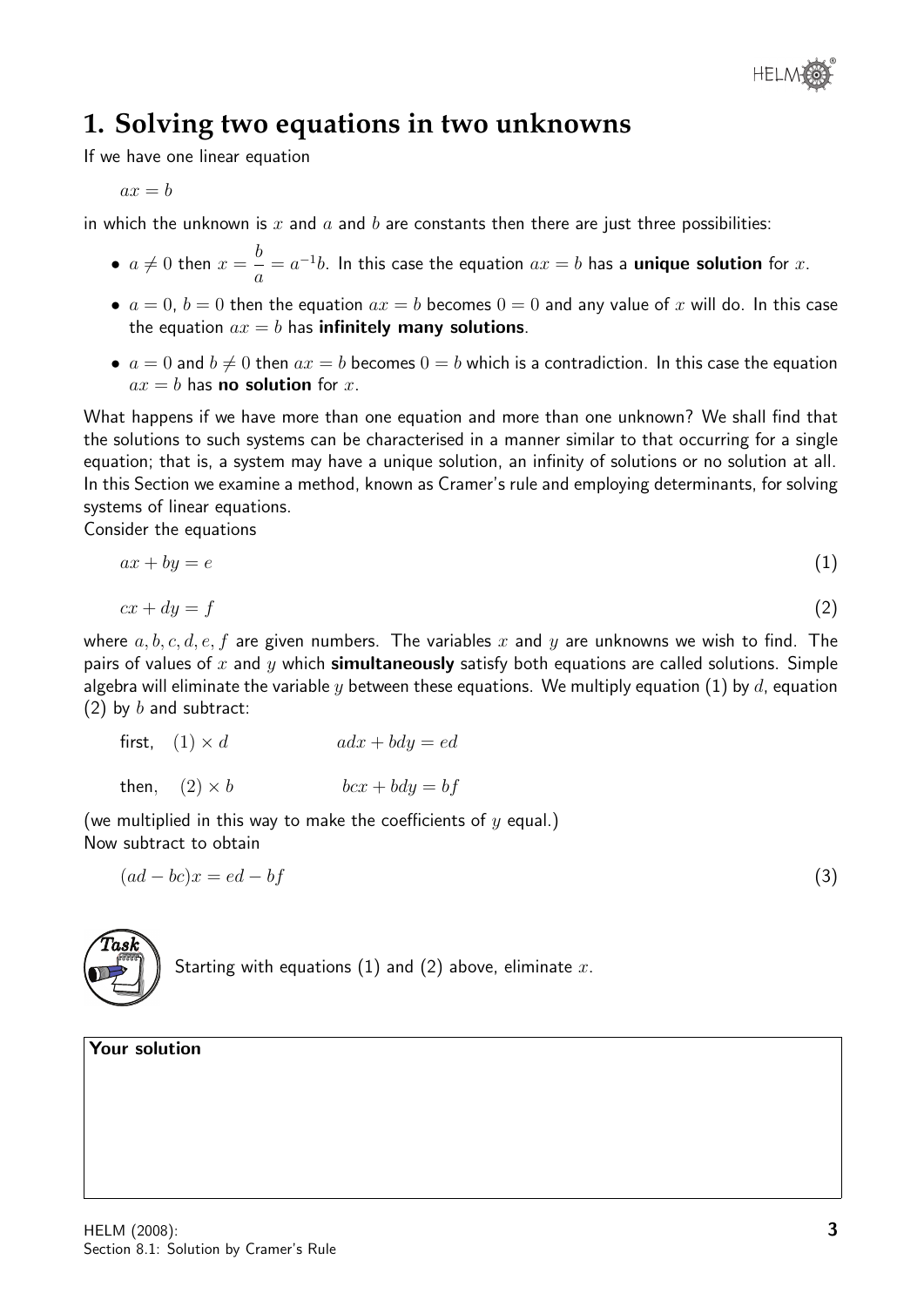Answer Multiply equation (1) by  $c$  and equation (2) by  $a$  to obtain  $acx + bcy = ec$  and  $acx + ady = af$ . Now subtract to obtain  $(bc - ad)y = ec - af$ 

If we multiply this last equation in the Task above by  $-1$  we obtain

$$
(ad - bc)y = af - ec \tag{4}
$$

Dividing equations (3) and (4) by  $ad - bc$  we obtain the solutions

$$
x = \frac{ed - bf}{ad - bc} , \quad y = \frac{af - ec}{ad - bc}
$$
 (5)

There is of course one proviso: if  $ad - bc = 0$  then neither x nor y has a defined value.

If we choose to express these solutions in terms of determinants we have the formulation for the solution of simultaneous equations known as Cramer's rule.

If we define  $\Delta$  as the determinant a b c d and provided  $\Delta \neq 0$  then the unique solution of the equations

 $ax + by = e$ 

 $cx + dy = f$ 

is by (5) given by

$$
x = \frac{\Delta_x}{\Delta}, \quad y = \frac{\Delta_y}{\Delta} \quad \text{where} \quad \Delta_x = \begin{vmatrix} e & b \\ f & d \end{vmatrix}, \quad \Delta_y = \begin{vmatrix} a & e \\ c & f \end{vmatrix}
$$

Now  $\Delta$  is the determinant of coefficients on the left-hand sides of the equations. In the expression  $\Delta_x$  the coefficients of  $x$  (i.e.  $\begin{pmatrix} a & b \\ c & d \end{pmatrix}$  $\mathcal{C}_{0}^{(n)}$  $\setminus$ which is column  $1$  of  $\Delta)$  are replaced by the terms on the right-hand sides of the equations (i.e. by  $\left( \begin{array}{cc} e \ e \end{array} \right)$ f  $\setminus$ ). Similarly in  $\Delta_y$  the coefficients of  $y$  (column 2 of  $\Delta$ ) are replaced by the terms on the right-hand sides of the equations.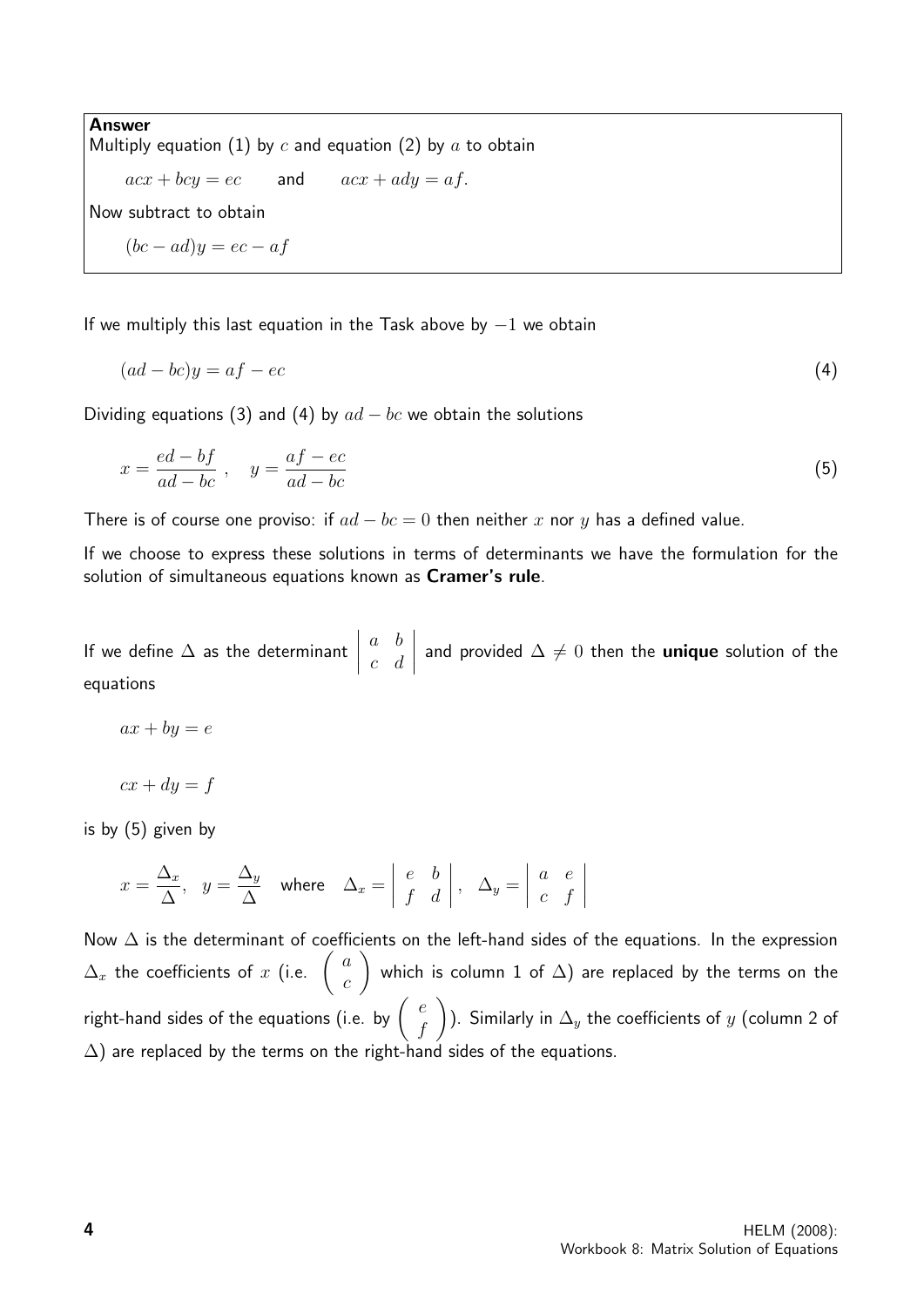



#### Cramer's Rule for Two Equations

The unique solution to the equations:

$$
ax + by = e
$$

$$
cx + dy = f
$$

is given by:

$$
x = \frac{\Delta_x}{\Delta}, \ \ y = \frac{\Delta_y}{\Delta}
$$

in which

$$
\Delta = \begin{vmatrix} a & b \\ c & d \end{vmatrix} \qquad \Delta_x = \begin{vmatrix} e & b \\ f & d \end{vmatrix}, \qquad \Delta_y = \begin{vmatrix} a & e \\ c & f \end{vmatrix}
$$

If  $\Delta = 0$  this method of solution cannot be used.



Use Cramer's rule to solve the simultaneous equations

 $2x + y = 7$  $3x - 4y = 5$ 

#### Your solution Answer Calculating  $\Delta =$  $\begin{array}{c} \begin{array}{c} \begin{array}{c} \end{array} \\ \begin{array}{c} \end{array} \end{array} \end{array}$ 2 1 3 −4  $\Big| = -11$ . Since  $\Delta \neq 0$  we can proceed with Cramer's solution.  $\Delta =$  $\begin{array}{c} \begin{array}{c} \begin{array}{c} \end{array} \\ \begin{array}{c} \end{array} \end{array} \end{array}$ 2 1 3 −4  $\Big| = -11$   $x = \frac{1}{\Delta}$ ∆  $\begin{array}{c} \begin{array}{c} \begin{array}{c} \end{array} \\ \begin{array}{c} \end{array} \end{array} \end{array}$ 7 1  $5 -4$   $, \quad y =$ 1 ∆ 2 7 3 5 i.e.  $x =$  $(-28-5)$  $\frac{20}{(-11)}$ ,  $y =$  $(10 - 21)$  $\frac{(-11)}{(-11)}$  implying:  $x =$ −33 −11  $= 3, y =$ −11 −11  $= 1.$ You can check by direct substitution that these are the exact solutions to the equations.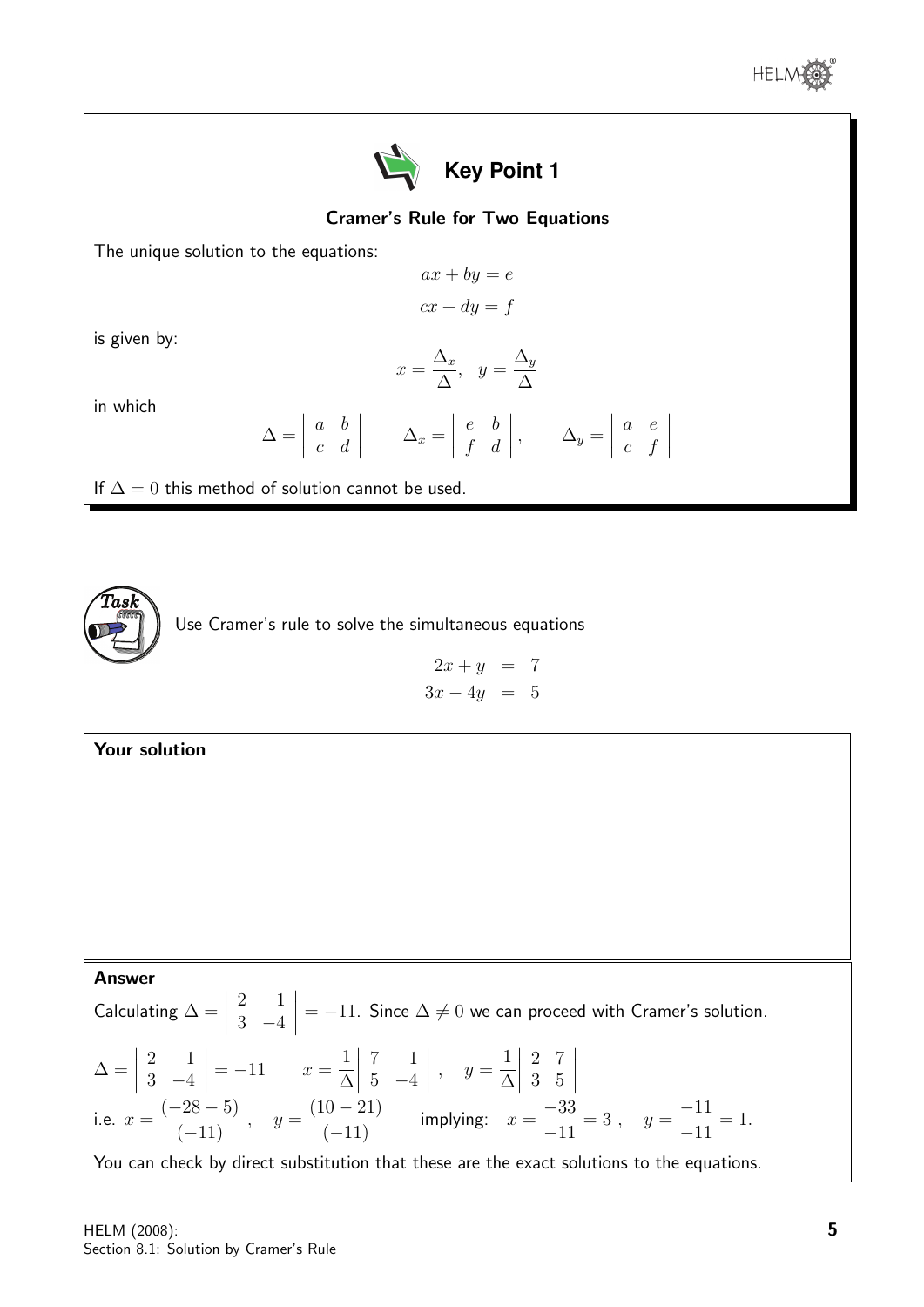

Use Cramer's rule to solve the equations

(a) 
$$
2x-3y = 6 \n4x-6y = 12
$$
 (b) 
$$
2x-3y = 6 \n4x-6y = 10
$$



#### Notation

For ease of generalisation to larger systems we write the two-equation system in a different notation:

 $a_{11}x_1 + a_{12}x_2 = b_1$  $a_{21}x_1 + a_{22}x_2 = b_2$ 

Here the unknowns are  $x_1$  and  $x_2$ , the right-hand sides are  $b_1$  and  $b_2$  and the coefficients are  $a_{ij}$ where, for example,  $a_{21}$  is the coefficient of  $x_1$  in equation two. In general,  $a_{ij}$  is the coefficient of  $x_j$  in equation i.

Cramer's rule can then be stated as follows:

If 
$$
\begin{vmatrix} a_{11} & a_{12} \\ a_{21} & a_{22} \end{vmatrix} \neq 0
$$
, then the equations  

$$
a_{11}x_1 + a_{12}x_2 = b_1
$$

$$
a_{21}x_1 + a_{22}x_2 = b_2
$$

have solution

$$
x_1 = \frac{\begin{vmatrix} b_1 & a_{12} \\ b_2 & a_{22} \end{vmatrix}}{\begin{vmatrix} a_{11} & a_{12} \\ a_{21} & a_{22} \end{vmatrix}}, \quad x_2 = \frac{\begin{vmatrix} a_{11} & b_1 \\ a_{21} & b_2 \end{vmatrix}}{\begin{vmatrix} a_{11} & a_{12} \\ a_{21} & a_{22} \end{vmatrix}}.
$$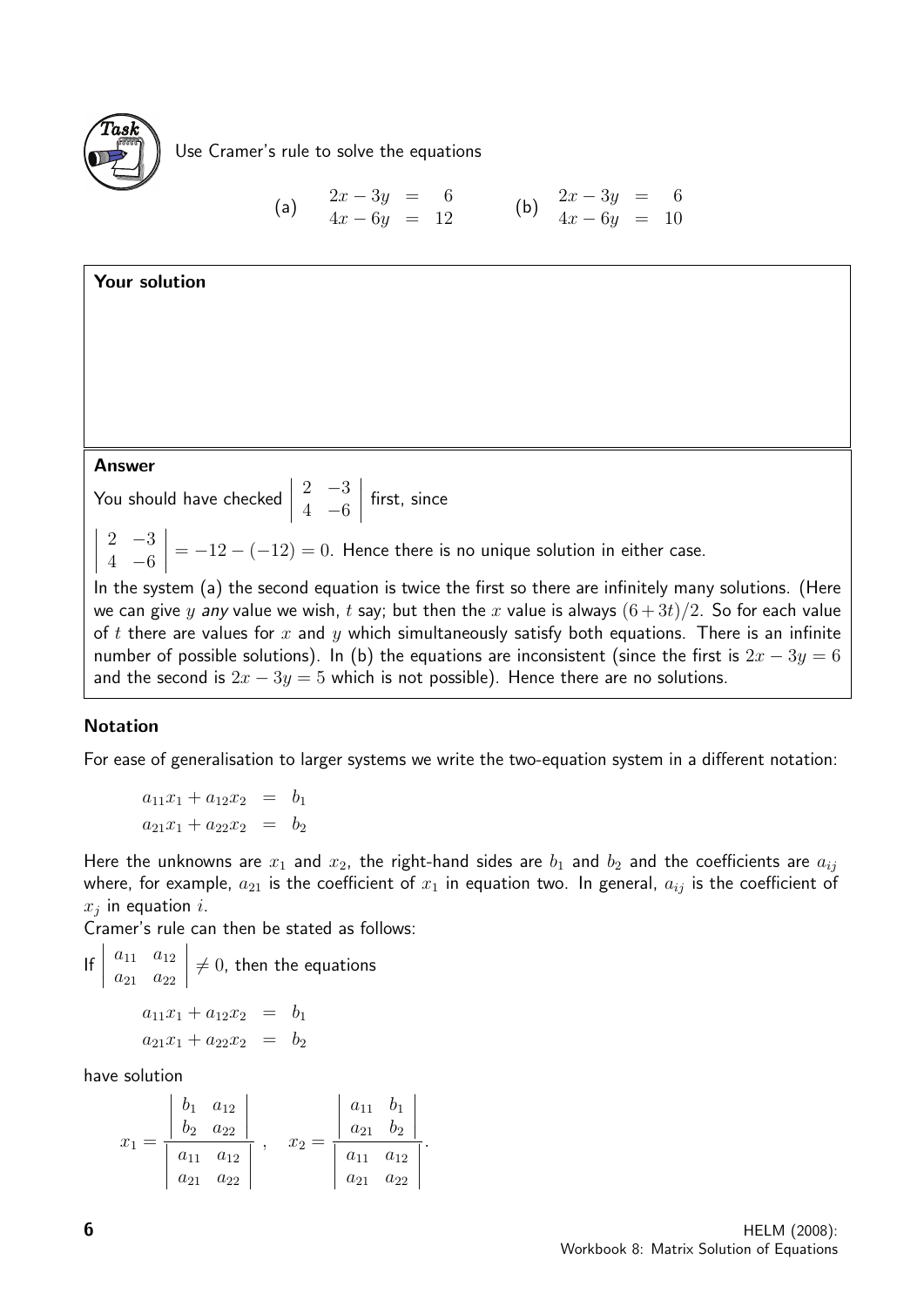

# **2. Solving three equations in three unknowns**

Cramer's rule can be extended to larger systems of simultaneous equations but the calculational effort increases rapidly as the size of the system increases. We quote Cramer's rule for a system of three equations.



Notice that the structure of the fractions is similar to that for the two-equation case. For example, the determinant forming the numerator of  $x_1$  is obtained from the determinant of coefficients,  $\Delta$ , by replacing the first column by the right-hand sides of the equations.

Notice too the increase in calculation: in the two-equation case we had to evaluate three  $2 \times 2$  determinants, whereas in the three-equation case we have to evaluate four  $3 \times 3$  determinants. Hence Cramer's rule is not really practicable for larger systems.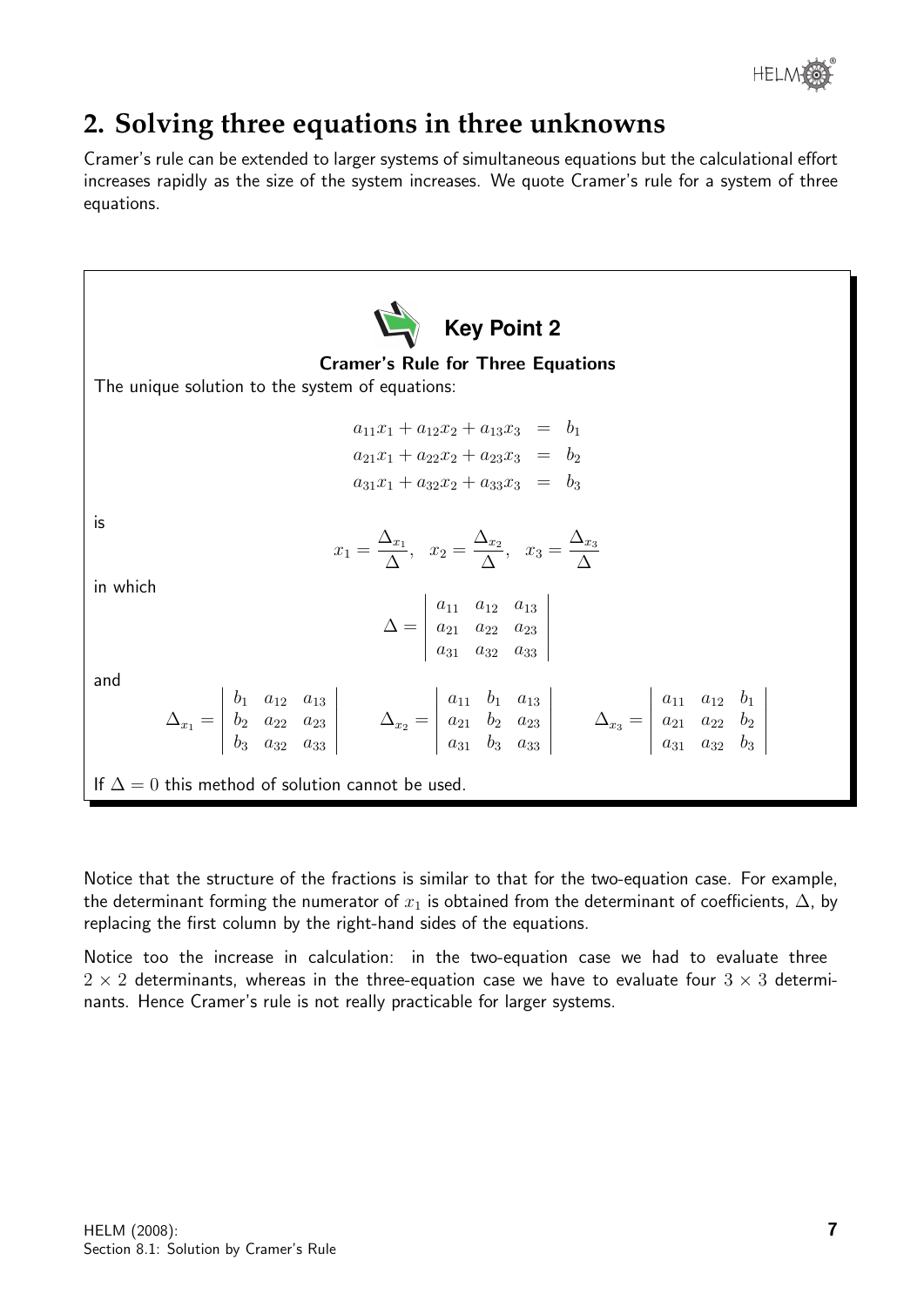

Use Cramer's rule to solve the system

$$
x_1 - 2x_2 + x_3 = 3
$$
  
\n
$$
2x_1 + x_2 - x_3 = 5
$$
  
\n
$$
3x_1 - x_2 + 2x_3 = 12.
$$

### First check that  $\Delta \neq 0$ :

#### Your solution

#### Answer

$$
\Delta = \begin{vmatrix} 1 & -2 & 1 \\ 2 & 1 & -1 \\ 3 & -1 & 2 \end{vmatrix}.
$$

Expanding along the top row,

$$
\Delta = 1 \times \begin{vmatrix} 1 & -1 \\ -1 & 2 \end{vmatrix} - (-2) \times \begin{vmatrix} 2 & -1 \\ 3 & 2 \end{vmatrix} + 1 \times \begin{vmatrix} 2 & 1 \\ 3 & -1 \end{vmatrix}
$$
  
= 1 \times (2 - 1) + 2 \times (4 + 3) + 1 \times (-2 - 3)  
= 1 + 14 - 5 = 10

Now find the value of  $x_1$ . First write down the expression for  $x_1$  in terms of determinants:

#### Your solution

#### Answer

|                                                                             | $3 -2 1$ |  |
|-----------------------------------------------------------------------------|----------|--|
| $x_1 = \begin{vmatrix} 5 & 1 & -1 \\ 12 & -1 & 2 \end{vmatrix} \div \Delta$ |          |  |
|                                                                             |          |  |

Now calculate  $x_1$  explicitly:

#### Your solution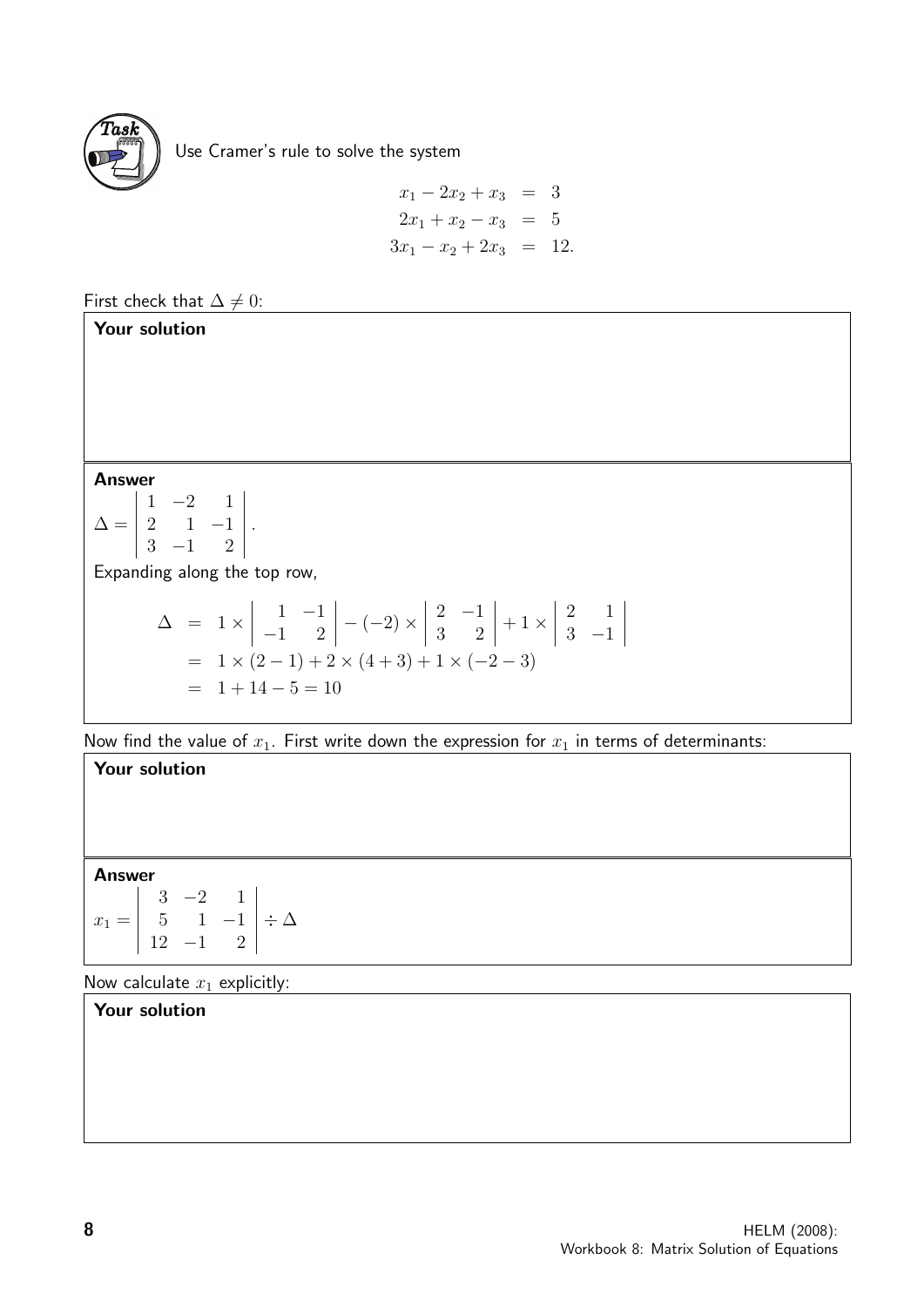

 $\begin{array}{c} \begin{array}{c} \begin{array}{c} \end{array} \\ \begin{array}{c} \end{array} \end{array} \end{array}$ 

Answer The numerator is found by expanding along the top row to be 3 ×  $\begin{array}{c} \begin{array}{c} \begin{array}{c} \end{array} \\ \begin{array}{c} \end{array} \end{array} \end{array}$ 1 −1  $-1$  2  $\vert - (-2) \times$  $\begin{array}{c} \begin{array}{c} \begin{array}{c} \end{array} \\ \begin{array}{c} \end{array} \end{array} \end{array}$  $5 -1$ 12 2  $\begin{array}{c} \begin{array}{c} \begin{array}{c} \end{array} \\ \begin{array}{c} \end{array} \end{array} \end{array}$  $+1\times$  $\begin{array}{c} \begin{array}{c} \begin{array}{c} \end{array} \\ \begin{array}{c} \end{array} \end{array} \end{array}$ 5 1 12 −1  $= 3 \times 1 + 2 \times 22 + 1 \times (-17)$  $= 30$ 

Hence  $x_1 =$ 1 10  $\times$  30  $=3$ 

In a similar way find the values of  $x_2$  and  $x_3$ :

Your solution

#### Answer

$$
x_2 = \frac{1}{10} \begin{vmatrix} 1 & 3 & 1 \\ 2 & 5 & -1 \\ 3 & 12 & 2 \end{vmatrix}
$$
  
=  $\frac{1}{10} \left\{ 1 \times \begin{vmatrix} 5 & -1 \\ 12 & 2 \end{vmatrix} - 3 \times \begin{vmatrix} 2 & -1 \\ 3 & 2 \end{vmatrix} + 1 \times \begin{vmatrix} 2 & 5 \\ 3 & 12 \end{vmatrix} \right\}$   
=  $\frac{1}{10} \{22 - 3 \times 7 + 9\} = 1$   

$$
x_3 = \frac{1}{10} \left\{ 1 \times \begin{vmatrix} 1 & 5 \\ -1 & 12 \end{vmatrix} - (-2) \times \begin{vmatrix} 2 & 5 \\ 3 & 12 \end{vmatrix} + 3 \times \begin{vmatrix} 2 & 1 \\ 3 & -1 \end{vmatrix} \right\}
$$
  
=  $\frac{1}{10} \{17 + 2 \times 9 + 3 \times (-5)\} = 2$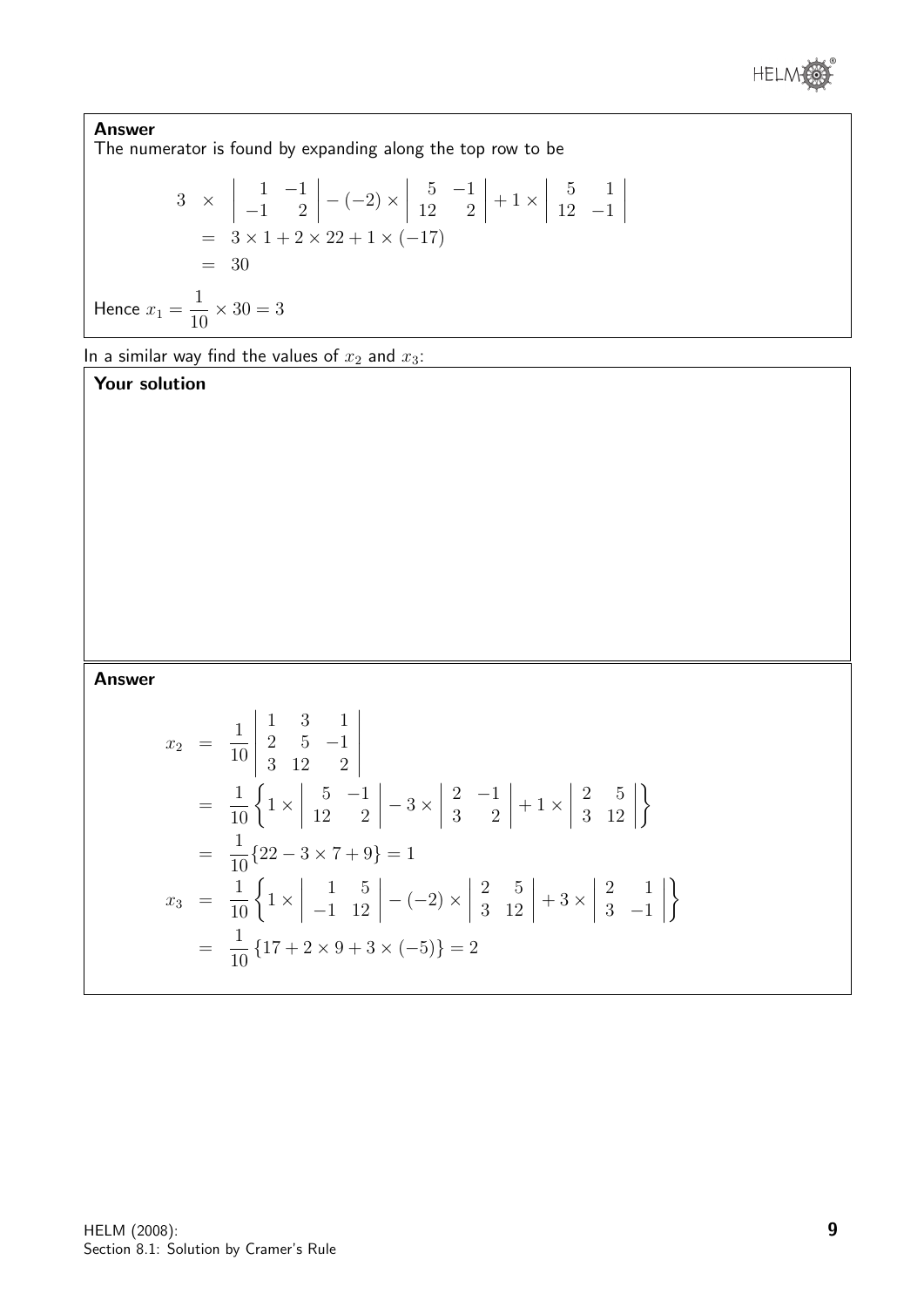

### **Engineering Example 1**

#### **Stresses and strains on a section of material**

#### Introduction

An important engineering problem is to determine the effect on materials of different types of loading. One way of measuring the effects is through the strain or fractional change in dimensions in the material which can be measured using a strain gauge.

#### Problem in words

In a homogeneous, isotropic and linearly elastic material, the strains (i.e. fractional displacements) on a section of the material, represented by  $\varepsilon_x$ ,  $\varepsilon_y$ ,  $\varepsilon_z$  for the x-, y-, z-directions respectively, can be related to the stresses (i.e. force per unit area),  $\sigma_x$ ,  $\sigma_y$ ,  $\sigma_z$  by the following system of equations.

$$
\varepsilon_x = \frac{1}{E} (\sigma_x - v\sigma_y - v\sigma_z)
$$
  

$$
\varepsilon_y = \frac{1}{E} (-v\sigma_x + \sigma_y - v\sigma_z)
$$
  

$$
\varepsilon_z = \frac{1}{E} (-v\sigma_x - v\sigma_y + \sigma_z)
$$

where  $E$  is the modulus of elasticity (also called Young's modulus) and  $v$  is Poisson's ratio which relates the lateral strain to the axial strain.

Find expressions for the stresses  $\sigma_x$ ,  $\sigma_y$ ,  $\sigma_z$ , in terms of the strains  $\varepsilon_x$ ,  $\varepsilon_y$ , and  $\varepsilon_z$ .

#### Mathematical statement of problem

The given system of equations can be written as a matrix equation:

$$
\begin{pmatrix} \varepsilon_x \\ \varepsilon_y \\ \varepsilon_z \end{pmatrix} = \frac{1}{E} \begin{pmatrix} 1 & -v & -v \\ -v & 1 & -v \\ -v & -v & 1 \end{pmatrix} \begin{pmatrix} \sigma_x \\ \sigma_y \\ \sigma_z \end{pmatrix}
$$

We can write this equation as

$$
\varepsilon = \frac{1}{E} A \sigma
$$
  
where  $\varepsilon = \begin{pmatrix} \varepsilon_x \\ \varepsilon_y \\ \varepsilon_z \end{pmatrix}$ ,  $A = \begin{pmatrix} 1 & -v & -v \\ -v & 1 & -v \\ -v & -v & 1 \end{pmatrix}$  and  $\sigma = \begin{pmatrix} \sigma_x \\ \sigma_y \\ \sigma_z \end{pmatrix}$ 

This matrix equation must be solved to find the vector  $\sigma$  in terms of the vector  $\varepsilon$  and the inverse of the matrix A.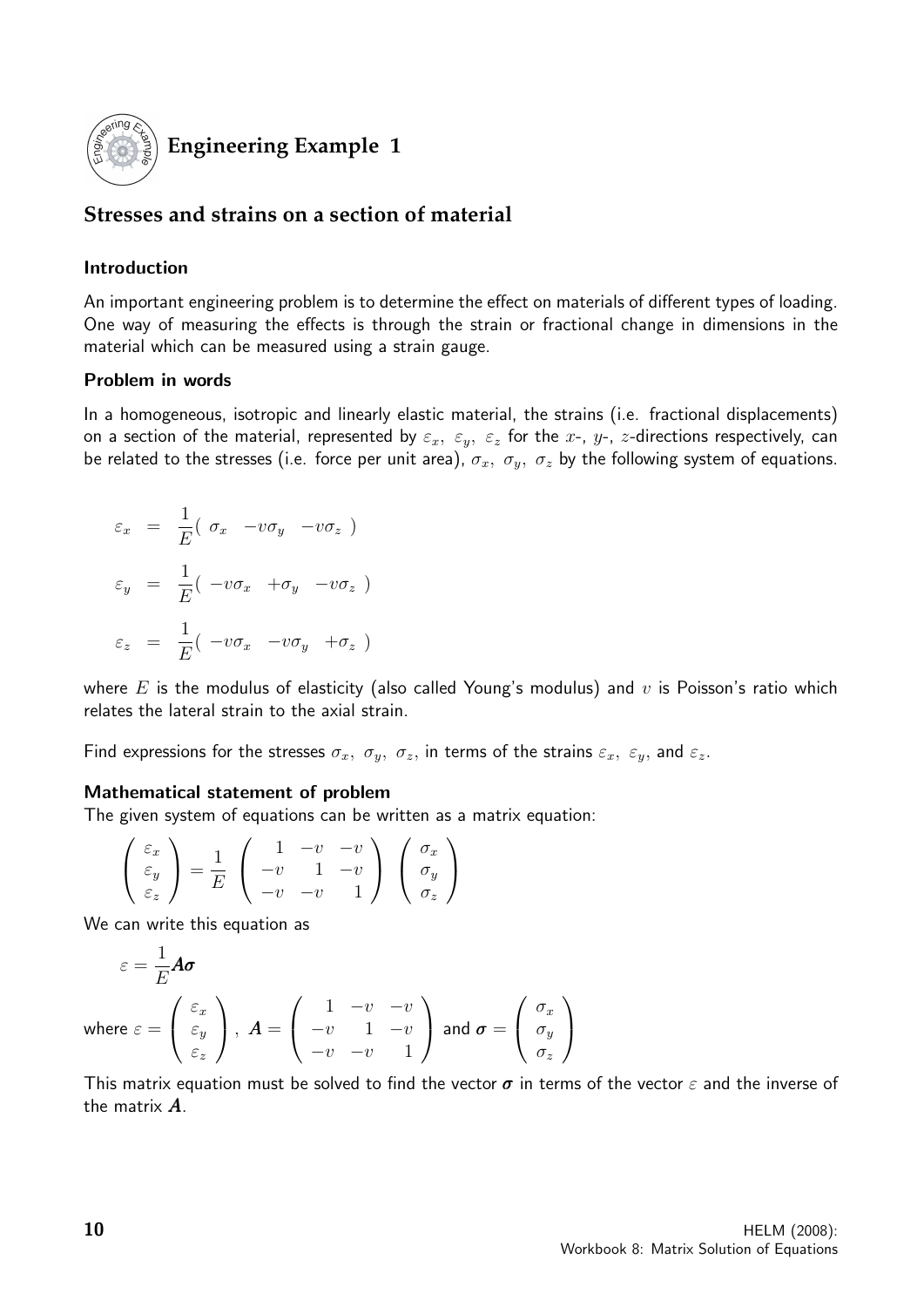

#### Mathematical analysis

$$
\varepsilon=\frac{1}{E}A\pmb{\sigma}
$$

Multiplying both sides of the expression by  $E$  we get

$$
E\varepsilon = A\pmb{\sigma}
$$

Multiplying both sides by  $A^{-1}$  we find that:

$$
\boldsymbol{A}^{-1}E\varepsilon=\boldsymbol{A}^{-1}\boldsymbol{A}\boldsymbol{\sigma}
$$

But  $A^{-1}A = I$  so this becomes

$$
\sigma = EA^{-1}\varepsilon
$$

To find expressions for the stresses  $\sigma_x$ ,  $\sigma_y$ ,  $\sigma_z$ , in terms of the strains  $\varepsilon_x$ ,  $\varepsilon_y$  and  $\varepsilon_z$ , we must find the inverse of the matrix A.

To find the inverse of  $\sqrt{ }$  $\overline{1}$ 1  $-v$   $-v$  $-v$  1  $-v$  $-v$  1  $\setminus$ we first find the matrix of minors which is:

$$
\begin{pmatrix}\n\begin{vmatrix}\n1 & -v & \vert & \vert & -v & -v \\
-v & 1 & \vert & \vert & -v & 1\n\end{vmatrix} & \begin{vmatrix}\n-v & -v & \vert \\
-v & 1 & \vert & \vert & -v\n\end{vmatrix} & \begin{vmatrix}\n1 & -v & \vert \\
-v & -v & \vert \\
-v & 1 & \vert & \vert & -v\n\end{vmatrix} & \begin{vmatrix}\n1 & -v & \vert \\
-v & -v & \vert \\
-v & -v & \vert & \vert\n\end{vmatrix} = \begin{pmatrix}\n1-v^2 & -v-v^2 & v^2+v \\
-v-v^2 & 1-v^2 & -v-v^2 \\
v^2+v & -v-v^2 & 1-v^2\n\end{pmatrix}.
$$

We then apply the pattern of signs:

$$
\begin{pmatrix} + & - & + \\ - & + & - \\ + & - & + \end{pmatrix}
$$

to obtain the matrix of cofactors

$$
\left(\begin{array}{ccc} 1-v^2 & v+v^2 & v^2+v \\ v+v^2 & 1-v^2 & v+v^2 \\ v^2+v & v+v^2 & 1-v^2 \end{array}\right).
$$

To find the adjoint we take the transpose of the above, (which is the same as the original matrix since the matrix is symmetric)

$$
\left(\begin{array}{ccc} 1-v^2 & v+v^2 & v^2+v \\ v+v^2 & 1-v^2 & v+v^2 \\ v^2+v & v+v^2 & 1-v^2 \end{array}\right).
$$

The determinant of the original matrix is

$$
1 \times (1 - v^2) - v(v + v^2) - v(v^2 + v) = 1 - 3v^2 - 2v^3.
$$